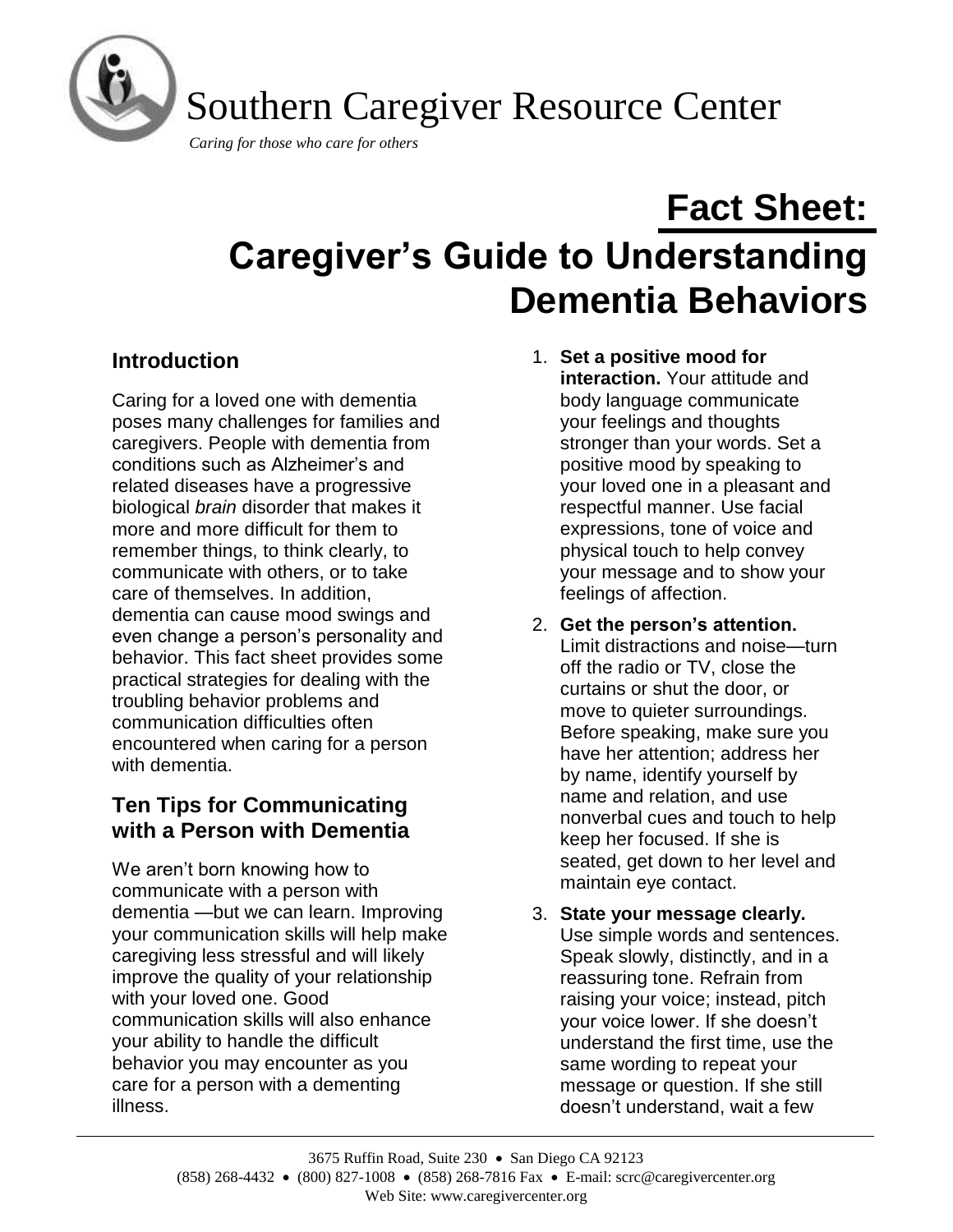minutes and rephrase the question. Use the names of people and places instead of pronouns (he, she, they) or abbreviations.

- 4. **Ask simple, answerable questions.** Ask one question at a time; those with yes or no answers work best. Refrain from asking open-ended questions or giving too many choices. For example, ask, *"Would you like to wear your white shirt or your blue shirt?"* Better still, show her the choices—visual prompts and cues also help clarify your question and can guide her response.
- 5. **Listen with your ears, eyes, and heart.** Be patient in waiting for your loved one's reply. If she is struggling for an answer, it's okay to suggest words. Watch for nonverbal cues and body language and respond appropriately. *Always strive to listen for the meaning and feelings that underlie the words.*
- 6. **Break down activities into a series of steps.** This makes many tasks much more manageable. You can encourage your loved one to do what he can. Gently remind him of steps he tends to forget and assist with steps he's no longer able to accomplish on his own. Using visual cues can be very helpful such as showing him with your hand where to place the dinner plate.
- 7. **When the going gets tough, distract and redirect.** When your loved one becomes upset,

try changing the subject or the environment. For example, ask him for help or suggest going for a walk. *It is important to connect with the person on a feeling level before you redirect.* You might say, "I see you're feeling sad. I'm sorry you're upset. Let's go get something to eat."

- 8. **Respond with affection and reassurance.** People with dementia often feel confused, anxious, and unsure of themselves. Further, they often get reality confused and may recall things that never really occurred. *Avoid trying to convince them they are wrong.* Stay focused on the feelings they are demonstrating (which are real) and respond with verbal and physical expressions of comfort, support, and reassurance. Sometimes holding hands, touching, hugging, and praise will get the person to respond when all else fails.
- 9. **Remember the good old days.** Remembering the past is often a soothing and affirming activity. Many people with dementia may not remember what happened 45 minutes ago, but they can clearly recall their lives 45 years earlier. Therefore, *avoid asking questions that rely on short-term memory* such as asking the person what they had for lunch. Instead, try asking general questions about the person's distant past. This information is more likely to be retained.
- 10.**Maintain your sense of humor.** Use humor whenever possible, although, not at the person's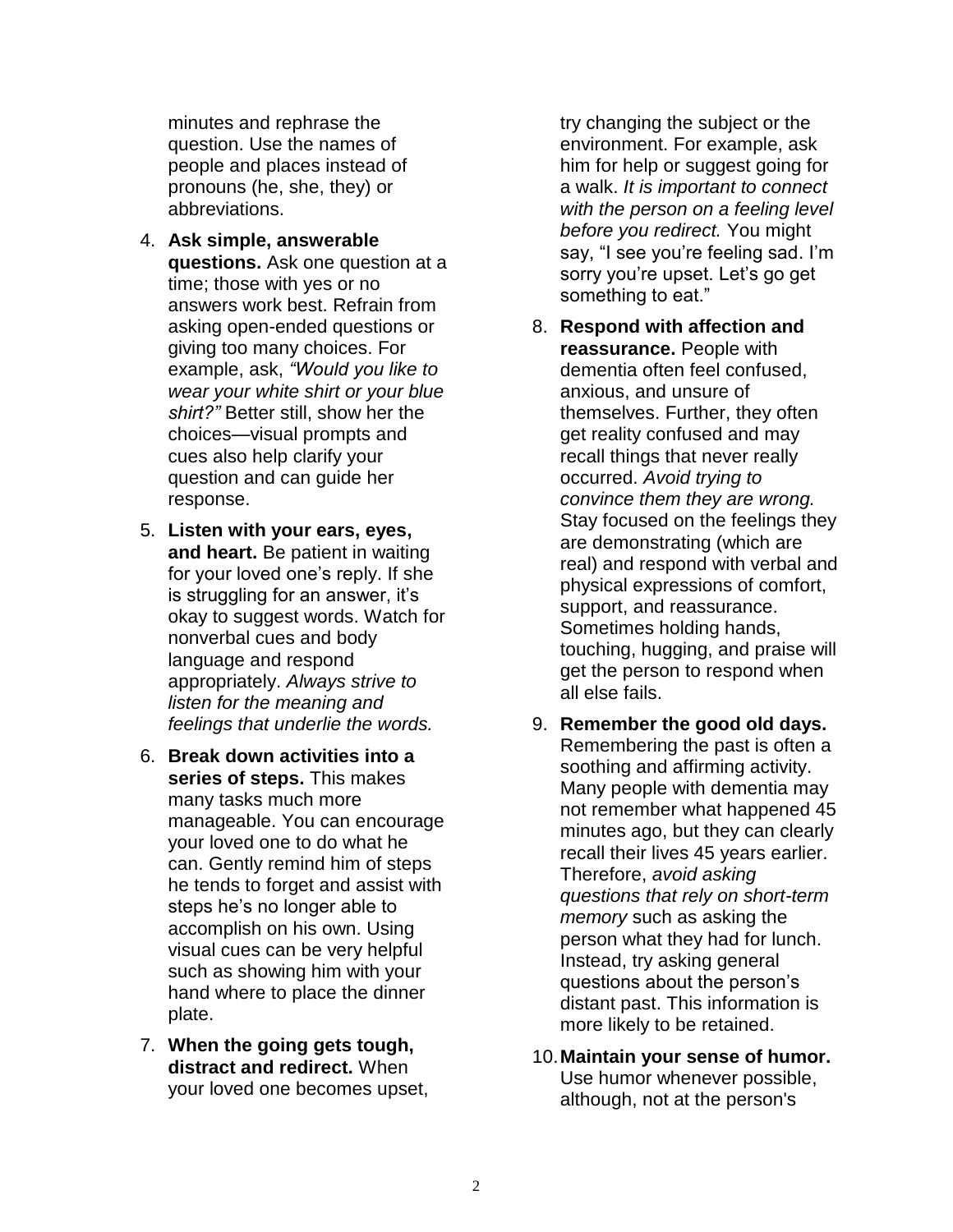expense. People with dementia tend to retain their social skills and are usually delighted to laugh along with you.

# **Handling Troubling Behavior**

Some of the greatest challenges of caring for a loved one with dementia are the personality and behavior changes that often occur. You can best meet these challenges by using creativity, flexibility, patience, and compassion. It also helps to not take things personally and to maintain your sense of humor.

To start, consider these ground rules:

**We cannot change the person.** The person you are caring for has a brain disorder that shapes who he has become. When you try to control or change his behavior, you'll most likely be unsuccessful or be met with resistance. It's important to:

- *Try to accommodate the behavior, not control the behavior.* For example, if the person insists on sleeping on the floor, place a mattress on the floor to make him more comfortable.
- *Remember that we can change our behavior or the physical environment.* Changing our own behavior will often result in a change in our loved one's behavior.

**Check with the doctor first.** Behavioral problems may have an underlying medical reason. Perhaps the person is in pain or is experiencing an adverse side effect from medications. In some cases, like incontinence or hallucinations, there may be some

medication or treatment that can assist in managing the problem.

**Behavior has a purpose.** People with dementia typically cannot tell us what they want or need. They might do something like take all the clothes out of the closet on a daily basis, and we wonder why. It is very likely that the person is fulfilling a need to be busy and productive. *Always consider what need the person might be trying to meet with their behavior* — *and, when possible, try to accommodate them.*

**Behavior is triggered.** It is important to understand that all behavior is triggered—it doesn't occur out of the blue. It might be something a person did or said that triggered a behavior or it could be a change in the physical environment. *The root to changing behavior is disrupting the patterns that we create.* Try a different approach or try a different consequence.

#### **What works today, may not**

**tomorrow.** The multiple factors that influence troubling behaviors and the natural progression of the disease process means that solutions that are effective today may need to be modified tomorrow — or may no longer work at all. The key to managing difficult behaviors is being creative and flexible in your strategies to address a given issue.

**Get support from others.** You are not alone. There are many others caring for someone with dementia. Call your local Area Agency on Aging, the local chapter of the Alzheimer's Association, a Caregiver Resource Center, or one of the groups listed below in *Resources* to find support groups, organizations and services that can help you. Expect that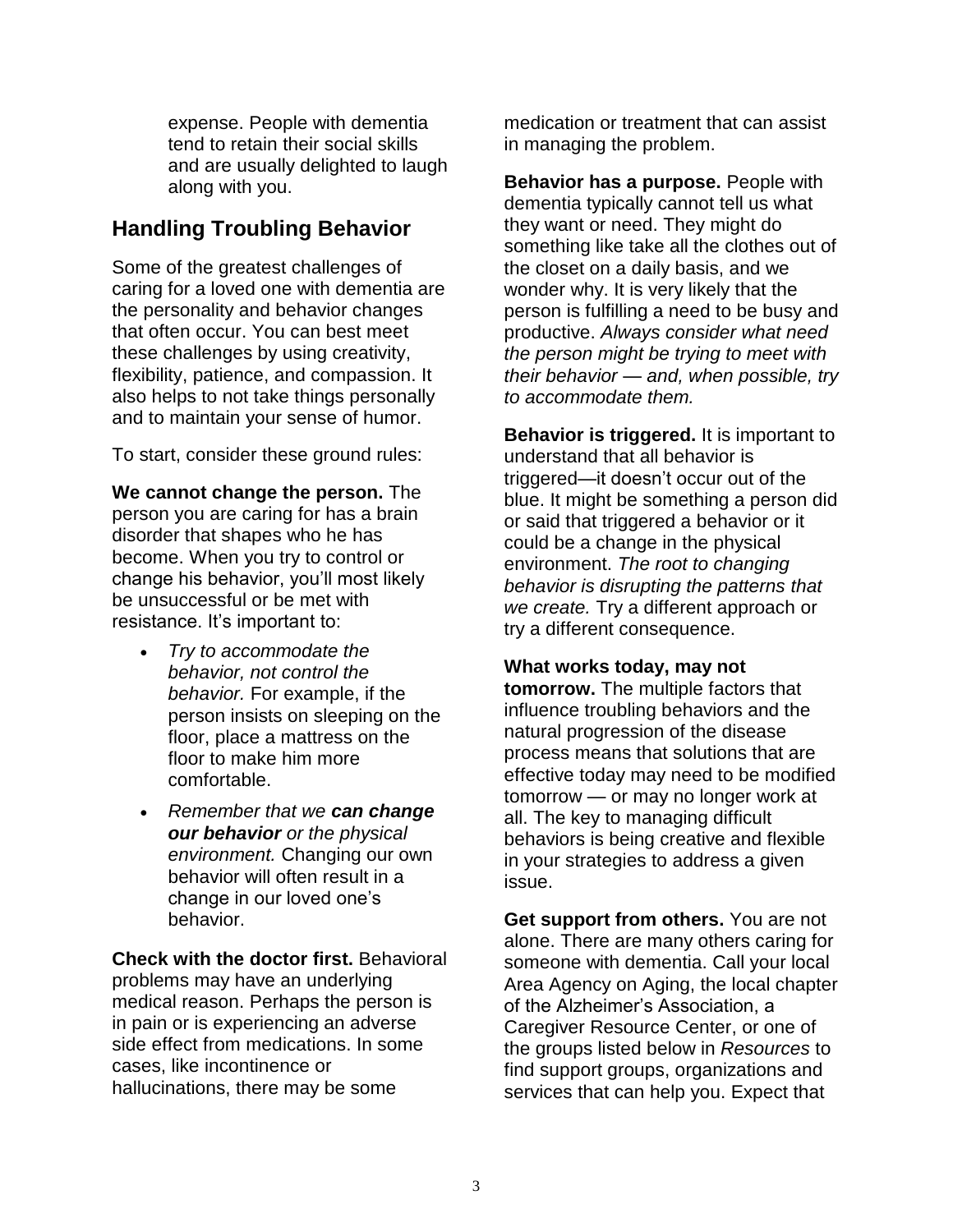you will have good days and bad days like the loved one you are caring for. Develop strategies for coping with the bad days.

The following is an overview of the most common dementia-associated behaviors with suggestions that may be useful in handling them. You'll find additional resources listed at the end of this fact sheet.

# **Wandering**

People with dementia walk seemingly aimlessly, for a variety of reasons, such as boredom, medication side effects, or to look for "something" or someone. They also may be trying to fulfill a physical need—thirst, hunger, a need to use the toilet, or exercise. Discovering the triggers for wandering are not always easy, but they can provide insights to dealing with the behavior.

- Make time for regular exercise to minimize restlessness.
- Consider installing new locks that require a key. Position locks high or low on the door as many people with dementia will not think to look beyond eye level. Keep in mind fire and safety concerns for all family members. The lock(s) must be accessible to others and not take more than a few seconds to open.
- Try a barrier like a curtain or colored streamer to mask the door. A "*stop*" sign or "*do not enter*" sign also may help.
- Place a black mat or paint a black space on your front porch; this may appear to be an impassable hole to the person with dementia.
- Add child-safe plastic covers to doorknobs.
- Consider installing a home security system or monitoring system designed to keep watch over someone with dementia. Also available are new digital devices that can be worn like a watch or clipped on a belt that use global positioning systems (GPS) or other technology to track a person's whereabouts or locate him if he wanders off.
- Put away essential items such as the confused person's coat, purse, or glasses. Some individuals will not go out without certain articles.
- Have your relative wear an ID bracelet and sew ID labels in their clothes. Always have a current photo available should you need to report your loved one missing. Consider leaving a copy on file at the police department or registering the person with the Alzheimer's Association Safe Return program or other emergency tracking service.
- Tell neighbors about your relative's wandering behavior, and make sure they have your phone number.

## **Incontinence**

The loss of bladder or bowel control often occurs as dementia progresses. Sometimes accidents result from environmental factors; for example, someone can't remember where the bathroom is located or can't get to it in time. If an accident occurs, your understanding and reassurance will help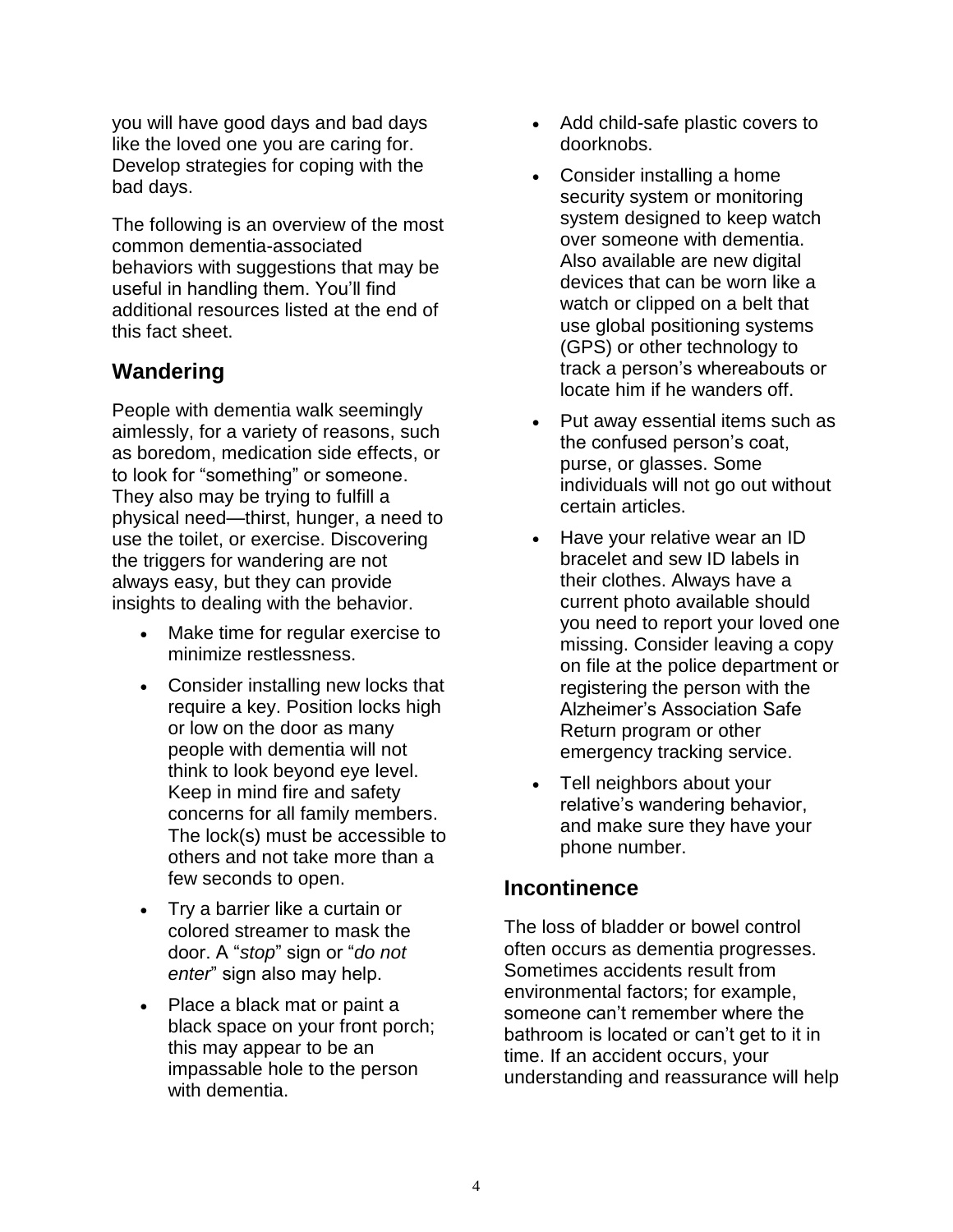the person maintain dignity and minimize embarrassment.

- Establish a routine for using the toilet. Try reminding the person or assisting her to the bathroom every two hours.
- Schedule fluid intake to ensure the confused person does not become dehydrated. Know that some drinks (coffee, tea, cola, or beer) have more of a diuretic effect than others. Limit fluid intake in the evening before bedtime.
- Use signs (with illustrations) to indicate which door leads to the bathroom.
- A commode, obtained at any medical supply store, can be left in the bedroom at night for easy access.
- Incontinence pads and products can be purchased at the pharmacy or supermarket. A urologist may be able to prescribe a special product or treatment.
- Use easy-to-remove clothing with elastic waistbands or velcro closures and provide clothes that are easily washable.

# **Agitation**

Agitation refers to a range of behaviors associated with dementia including irritability, sleeplessness, and verbal or physical aggression. Often these types of behavior problems progress with the stages of dementia from mild to more severe. Agitation may be triggered by a variety of things including environmental factors, fear, and fatigue. Most often, agitation is triggered when the person

experiences "control" being taken from him.

- Reduce noise, clutter, or the number of persons in the room.
- Maintain structure by keeping the same routines. Keep household objects and furniture in the same places. Familiar objects and photographs offer a sense of security and can suggest pleasant memories.
- Reduce caffeine intake, sugar, and other foods that cause spikes in energy.
- Try gentle touch, soothing music, reading, or walks to quell agitation. Speak in a reassuring voice. Do not try to restrain the person during a period of agitation.
- Keep dangerous objects out of reach.
- Allow the person to do as much for himself as possible. Support his independence and ability to care for himself.
- Acknowledge the confused person's anger over the loss of control in his life. Tell him you understand his frustration.
- Distract the person with a snack or an activity. Allow him to forget the troubling incident. Confronting a confused person may increase anxiety.

# **Repetitive Speech or Actions (Perseveration)**

People with dementia will often repeat a word, statement, question, or activity over and over. While this type of behavior is usually harmless for the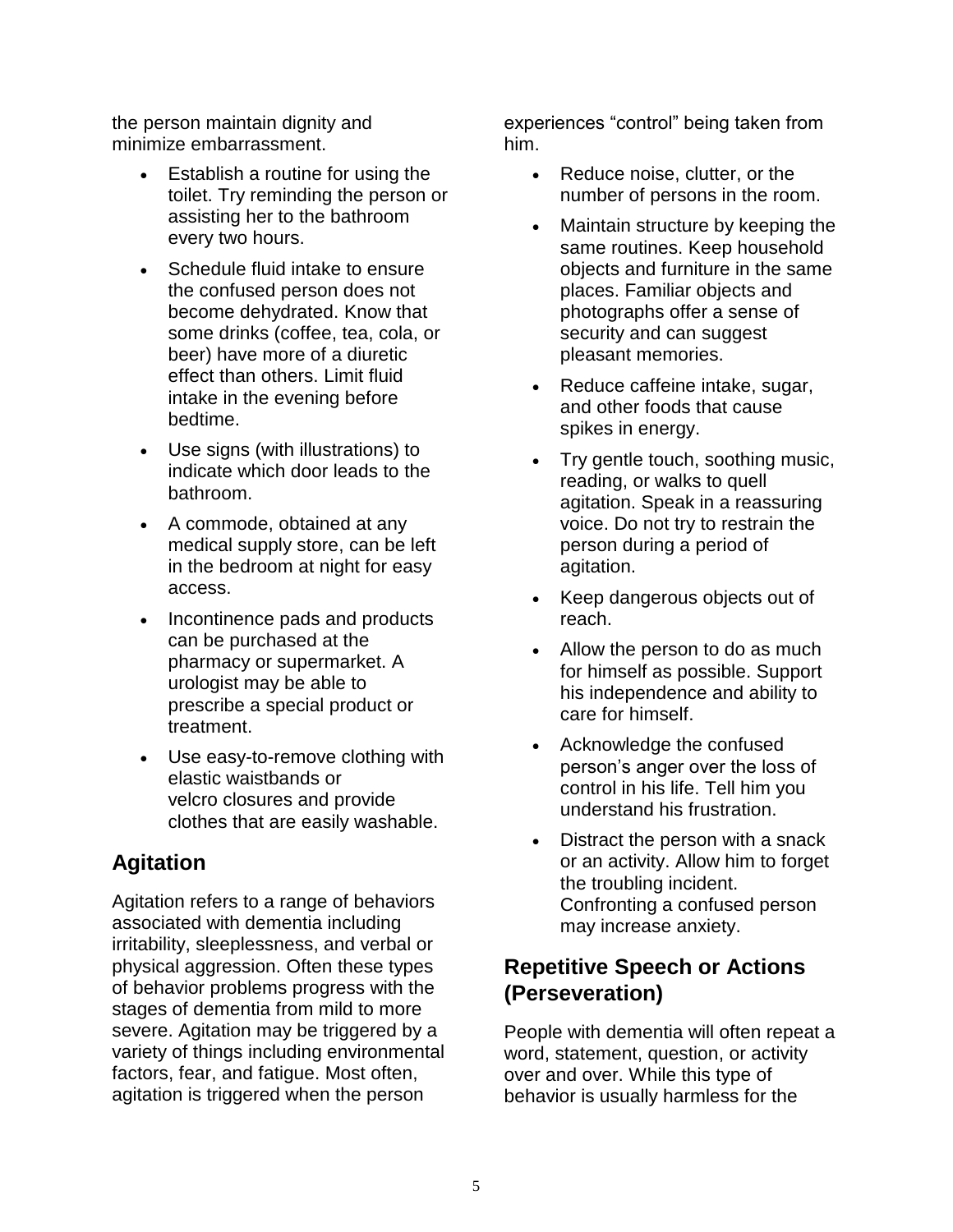person with dementia, it can be annoying and stressful to caregivers. Sometimes the behavior is triggered by anxiety, boredom, fear, or environmental factors.

- Provide plenty of reassurance and comfort both in words and in touch.
- Try distracting with a snack or activity.
- Avoid reminding them that they just asked the same question. Try ignoring the behavior or question, and instead try refocusing the person into an activity such as singing or "helping" you with a chore.
- Don't discuss plans with a confused person until immediately prior to an event.
- You may want to try placing a sign on the kitchen table such as "*Dinner is at 6:30*" or "*Lois comes home at 5:00*" to remove anxiety and uncertainty about anticipated events.
- Learn to recognize certain behaviors. An agitated state or pulling at clothing, for example, could indicate a need to use the bathroom.

# **Paranoia**

Seeing a loved one suddenly become suspicious, jealous, or accusatory is unsettling. Remember, what the person is experiencing is very real to them. It is best not to argue or disagree. This, too, is part of the dementia — try not to take it personally.

If the confused person suspects money is "missing," allow her to keep small amounts of money in

a pocket or handbag for easy inspection.

- Help them look for the "missing" object and then distract them into another activity. Try to learn where the confused person's favorite hiding places are for storing objects, which are frequently assumed to be "lost." Avoid arguing.
- Take time to explain to other family members and homehelpers that suspicious accusations are a part of the dementing illness.
- Try nonverbal reassurances like a gentle touch or hug. Respond to the feeling behind the accusation and then reassure the person. You might try saying, *"I see this frightens you; stay with me, I won't let anything happen to you*."

# **Sleeplessness/Sundowning**

Restlessness, agitation, disorientation, and other troubling behavior in people with dementia often get worse at the end of the day and sometimes continue throughout the night. Experts believe this behavior, commonly called *sundowning*, is caused by a combination of factors such as exhaustion from the day's events and changes in the person's biological clock that confuse day and night.

- Increase daytime activities particularly physical exercise. Discourage inactivity and napping during the day.
- Watch out for dietary culprits such as sugar, caffeine, and some types of junk food. Eliminate or restrict these types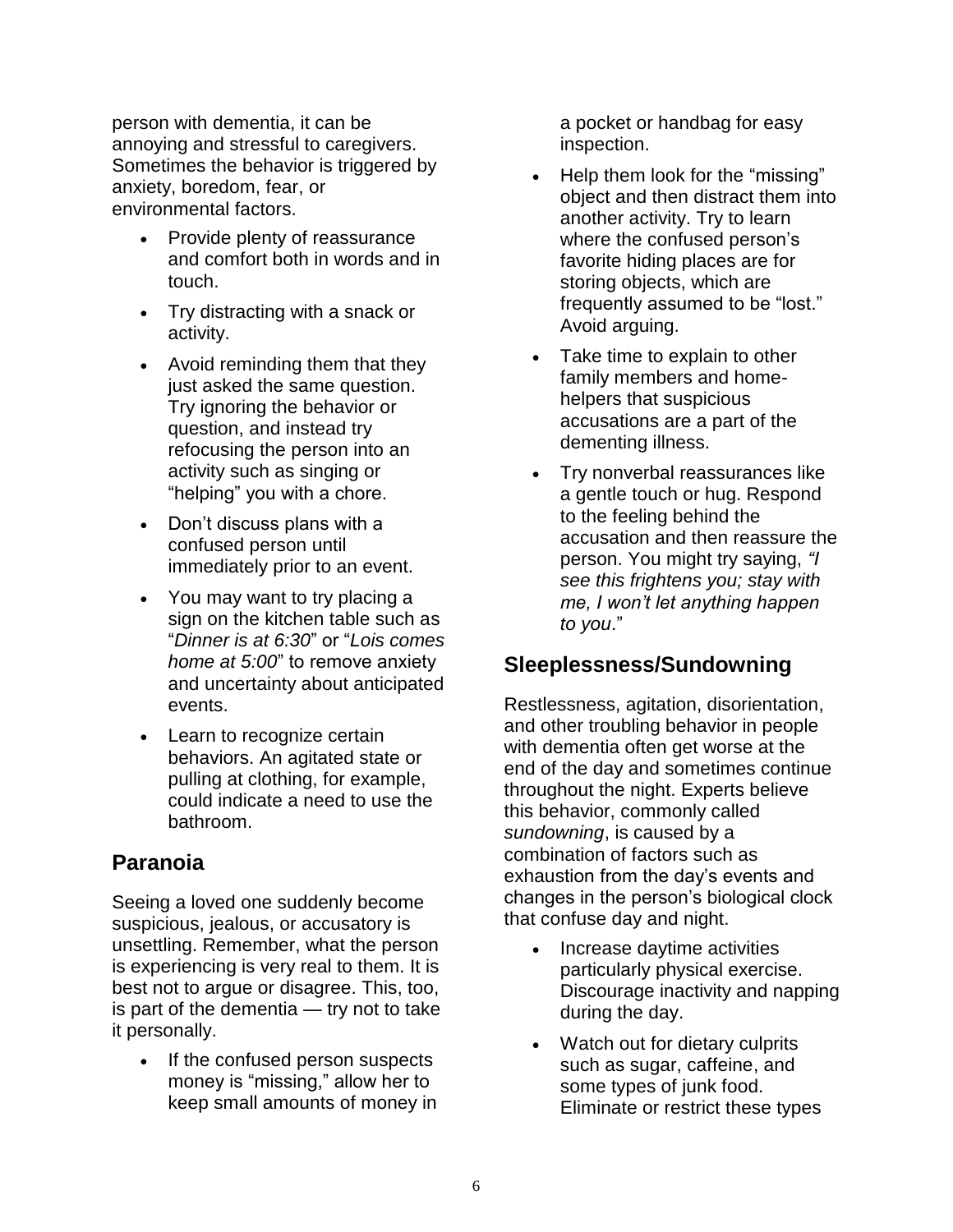of foods and beverages to early in the day. Plan smaller meals throughout the day including a light meal such as half a sandwich before bedtime.

- Plan for the afternoon and evening hours to be quiet and calm; however, *structured, quiet activity is important*. Perhaps take a stroll outdoors, play a simple card game, or listen to soothing music together.
- Turning on lights well before sunset and closing the curtains at dusk will minimize shadows and may help diminish confusion. At minimum, keep a nightlight in the person's room, hallway, and bathroom.
- Make sure the house is safe. Block off stairs with gates, lock the kitchen door, and/or put away dangerous items.
- As a last resort, consider talking to the doctor about medication to help the agitated person relax and sleep. Be aware that sleeping pills and tranquilizers may solve one problem and create another such as sleeping at night but being more confused the next day.
- It's essential that you, the caregiver, get enough sleep. If your loved one's nighttime activity keeps you awake, consider asking a friend or relative or hiring someone to take a turn so that you can get a good night's sleep. Catnaps during the day also might help.

# **Eating/Nutrition**

Ensuring that your loved one is eating enough nutritious foods and drinking enough fluids is a challenge. People with dementia literally begin to forget that they need to eat and drink. Complicating the issue may be dental problems or medications that decrease appetite or make food taste "funny." The consequences of poor nutrition are many including weight loss, irritability, sleeplessness, bladder or bowel problems, and disorientation.

- Make meal and snack times part of the daily routine and schedule them around the same time every day. Instead of three big meals, try five or six smaller ones.
- Make mealtimes a special time. Try flowers or soft music. Turn off loud radio programs and the TV.
- Eating independently should take precedence over eating neatly or with "proper" table manners. Finger foods support independence. Pre-cut and season the food. Try using a straw or a child's "sippy cup" if holding a glass has become difficult. Provide assistance only when necessary and allow plenty of time for meals.
- Sit down and eat with your loved one. Often, they will mimic your actions, and it makes the meal more pleasant to share it with someone.
- Prepare foods with your loved one in mind. If they have dentures or trouble chewing or swallowing, use soft foods or cut food into bite-size pieces.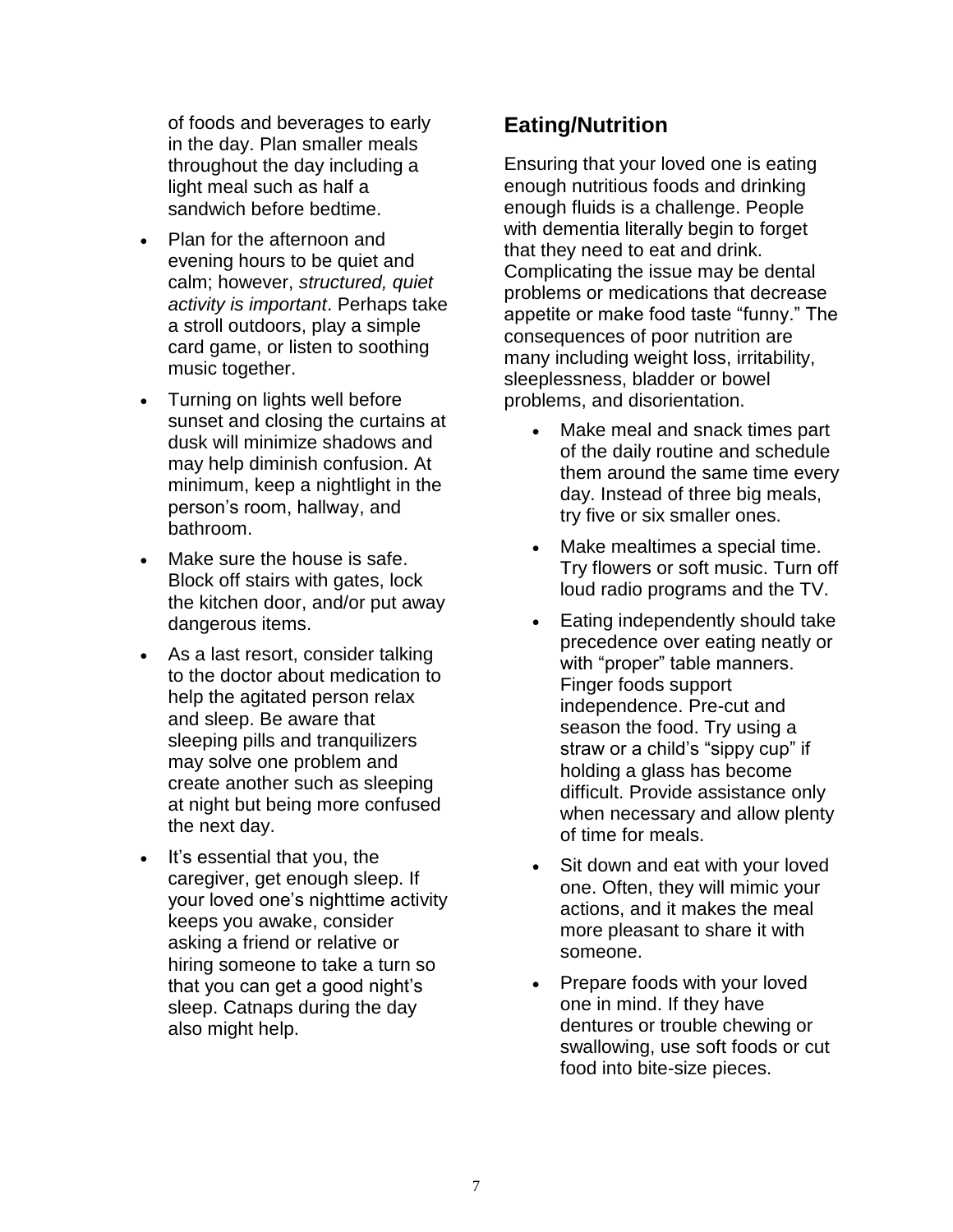- If chewing and swallowing are an issue, try gently moving the person's chin in a chewing motion or lightly stroking their throat to encourage them to swallow.
- If loss of weight is a problem, offer nutritious high-calorie snacks between meals. Breakfast foods high in carbohydrates are often preferred. On the other hand, if the problem is weight gain, keep high-calorie foods out of sight. Instead, keep handy fresh fruits, veggie trays, and other healthy low-calorie snacks.

# **Bathing**

People with dementia often have difficulty remembering "good" hygiene such as brushing teeth, toileting, bathing, and regularly changing their clothes. From childhood, we are taught these are highly private and personal activities; to be undressed and cleaned by another can feel frightening, humiliating, and embarrassing. As a result, bathing often causes distress for both caregivers and their loved ones.

• Think historically of your loved one's hygiene routine — did she prefer baths or showers? Mornings or nights? Did she have her hair washed at the salon or do it herself? Was there a favorite scent, lotion, or powder she always used? Adopting —as much as possible— her past bathing routine may provide some comfort. Remember that it may not be necessary to bathe every day— sometimes twice a week is sufficient.

- If your loved one has always been modest, enhance that feeling by making sure doors and curtains are closed. Whether in the shower or the bath, keep a towel over her front and lift to wash as needed. Have towels and a robe or her clothes ready when she gets out.
- Be mindful of the environment, such as the temperature of the room and water (older adults are more sensitive to heat and cold) and the adequacy of lighting. It's a good idea to use safety features such as non-slip floor bath mats, grab-bars, and bath or shower seats. A hand-held shower might also be a good feature to install. Remember people are often afraid of falling. Help them feel secure in the shower or tub.
- Never leave a person with dementia unattended in the bath or shower. Have all the bath things you need laid out beforehand. If giving a bath, draw the bath water first. Reassure the person that the water is warm perhaps pour a cup of water over her hands before she steps in.
- If hair washing is a struggle, make it a separate activity. Or, use a dry shampoo.
- If bathing in the tub or shower is consistently traumatic, a towel bath provides a soothing alternative. A *bed* bath has traditionally been done with only the most frail and bed-ridden patients, soaping up a bit at a time in their beds, rinsing off with a basin of water, and drying with towels. A growing number of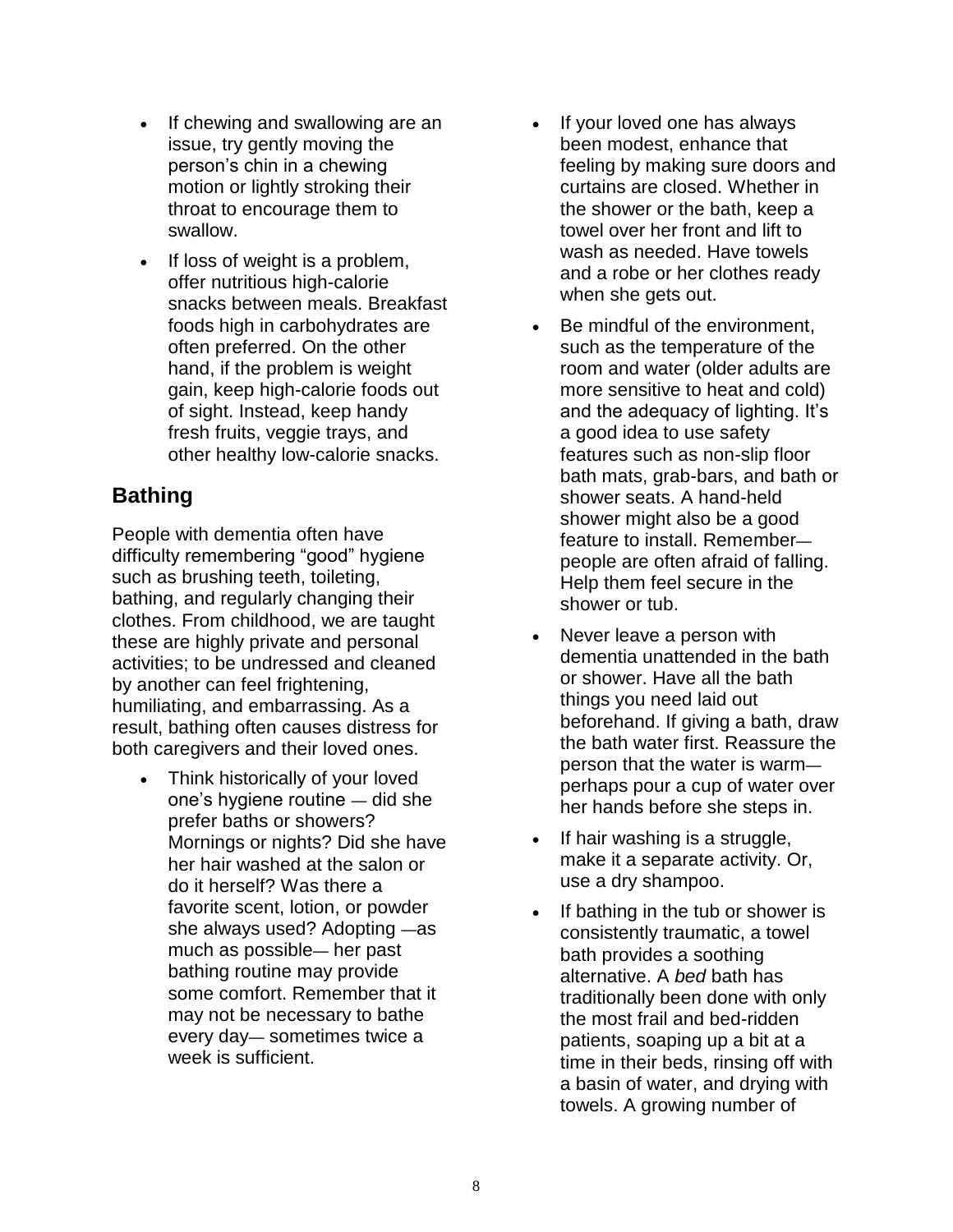nurses in and out of facilities, however, are beginning to recognize the value and a variation— the "*towel* bath" — for others as well, including people with dementia who find bathing in the tub or shower uncomfortable or unpleasant. The towel bath uses a large bath towel and washcloths dampened in a plastic bag of warm water and no-rinse soap. Large bathblankets are used to keep the patient covered, dry and warm while the dampened towel and washcloths are massaged over the body.

## **Additional Problem Areas**

- Dressing is difficult for most dementia patients. Choose loosefitting, comfortable clothes with easy zippers or snaps and minimal buttons. Reduce the person's choices by removing seldom-worn clothes from the closet. To facilitate dressing and support independence, lay out one article of clothing at a time in the order it is to be worn. Remove soiled clothes from the room. Don't argue if the person insists on wearing the same thing again.
- Hallucinations (seeing or hearing things that others don't) and delusions (false beliefs, such as someone is trying to hurt or kill another) may occur as the dementia progresses. State simply and calmly your perception of the situation, but avoid arguing or trying to convince the person their perceptions are wrong. Keep rooms well lit to decrease

shadows, and offer reassurance and a simple explanation if the curtains move from circulating air or a loud noise such as a plane or siren is heard. Distractions may help. Depending on the severity of symptoms, you might consider medication.

- Sexually inappropriate behavior such as masturbating or undressing in public, lewd remarks, unreasonable sexual demands, even sexually aggressive or violent behavior may occur during the course of the illness. Remember, the disease causes this behavior. Talk to the doctor about possible treatment plans. Develop an action plan to follow before the behavior occurs; i.e., what you will say and do if the behavior happens at home around other adults or children. If you can, identify what triggers the behavior.
- Verbal outbursts such as cursing, arguing, and threatening often are expressions of anger or stress. React by staying calm and reassuring. Validate your loved one's feelings; and, then, try to distract or redirect his attention to something else.
- "Shadowing" is when a person with dementia imitates and follows the caregiver or constantly talks, asks questions, and interrupts. Like sundowning, this behavior often occurs late in the day and can be irritating for caregivers. Comfort the person with verbal and physical reassurance. Distraction or redirection might also help.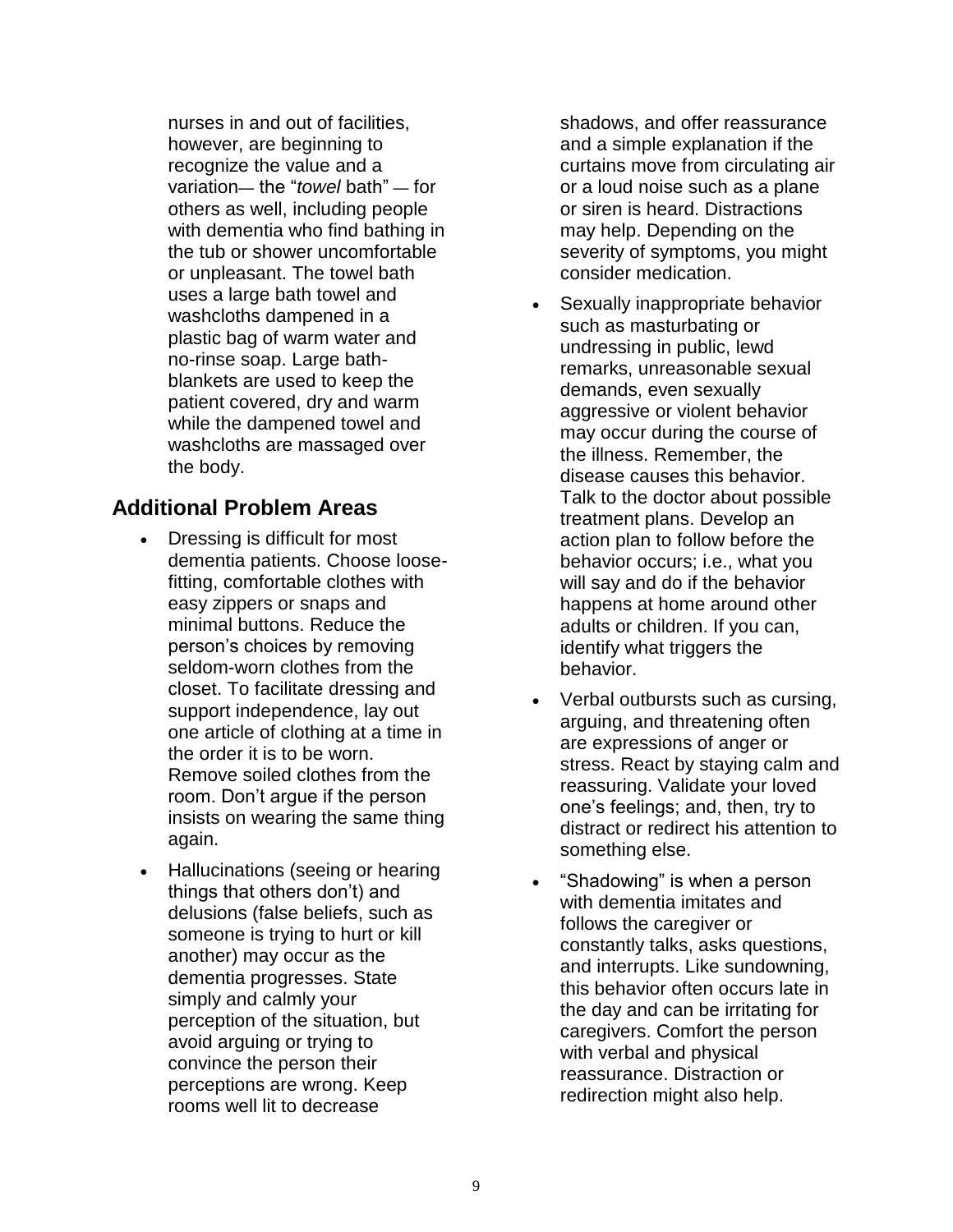Giving your loved one a job such as folding laundry might help to make her feel needed and useful.

- People with dementia may become uncooperative and resistant to daily activities such as bathing, dressing, and eating. Often this is a response to feeling out of control, rushed, afraid, or confused by what you are asking of them. Break each task into steps and, in a reassuring voice, explain each step before you do it. Allow plenty of time. Find ways to have them assist to their ability in the process or follow with an activity that they can perform.
- Even with these many potential challenges, it's important to remember that these behaviors are often coping tactics for a person with deteriorating brain function. There's no question that dealing with these behaviors can make caregiving especially challenging.

## **Resources**

#### **Southern Caregiver Resource Center**

3675 Ruffin Road, Suite 230 San Diego, CA 92123 (858) 268-4432 | (800) 827-1008 (in CA) E-mail: scrc@caregivercenter.org Website: www.caregivercenter.org

The Southern Caregiver Resource Center offers services to family caregivers of adults with chronic and disabling health conditions and is for residents of San Diego and Imperial counties. Services include information and referral, counseling, family consultation and case management, legal and financial consultation, respite care, education and training, and support groups.

**Family Caregiver Alliance National Center on Caregiving** (415) 434-3388 | (800) 445-8106 Website: www.caregiver.org E-mail: info@caregiver.org

Family Caregiver Alliance (FCA) seeks to improve the quality of life for caregivers through education, services, research and advocacy. Through its National Center on Caregiving, FCA offers information on current social, public policy, and caregiving issues and provides assistance in the development of public and private programs for caregivers.

#### **Alzheimer's Disease Education and Referral (ADEAR) Center**

www.nia.nih.gov/alzheimers

A service of the National Institute on Aging that offers information and publications on diagnosis, treatment, patient care, caregiver needs, long-term care, education, and research related to Alzheimer's disease.

#### **Eldercare Locator**

www.eldercare.gov

A service of the federal Administration on Aging that offers information about and referrals to respite care, as well as other home and community services available through state and Area Agencies on Aging.

#### **Alzheimer's Association Safe Return Program**

(800) 272-3900 www.alz.org/SafeReturn

A nationwide program that identifies people with dementia who wander away and returns them to their homes. With a registration fee, families can register their loved one in a national confidential